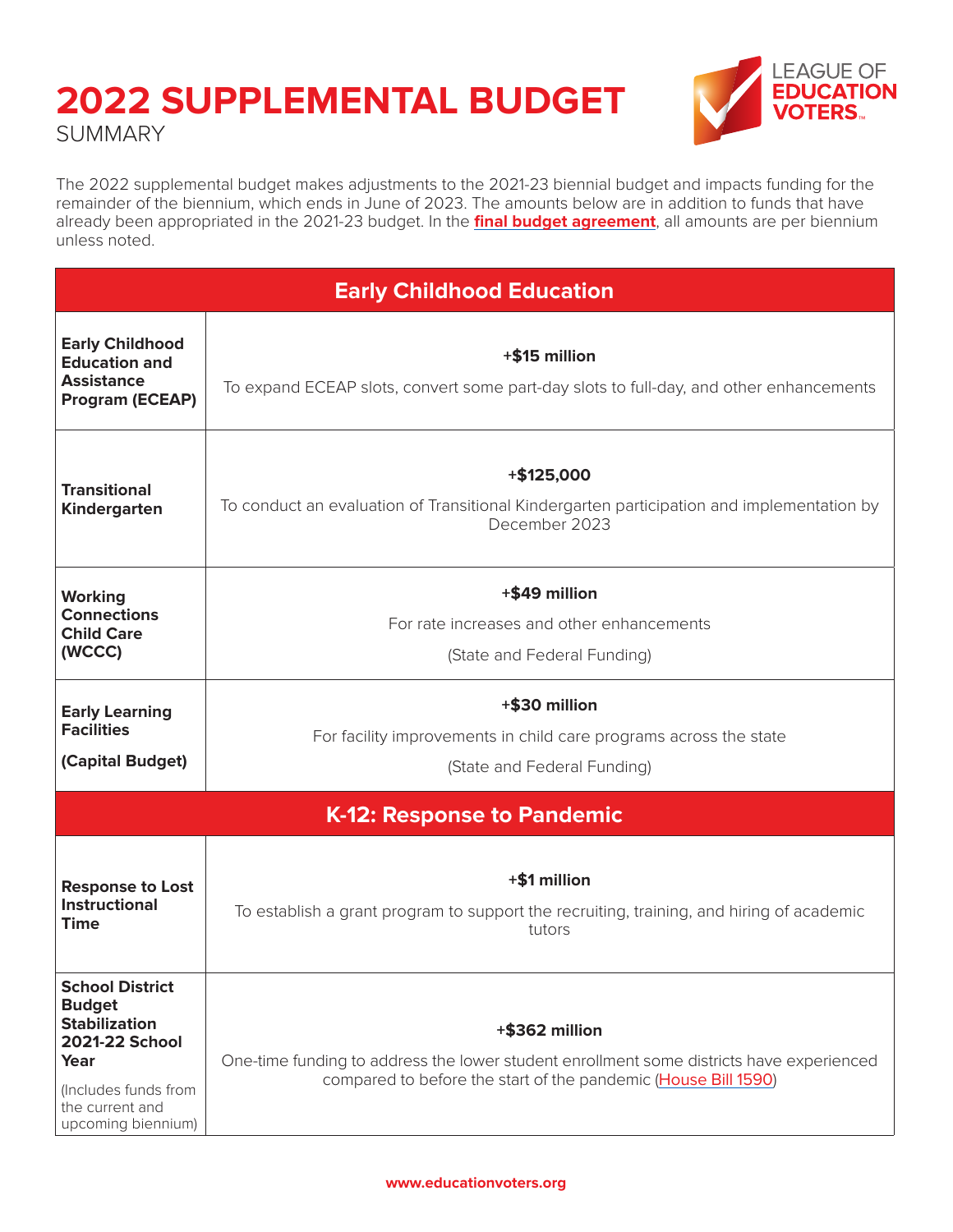# **2022 SUPPLEMENTAL BUDGET**

SUMMARY



| K-12: Response to Pandemic (continued)                                                                                                                                              |                                                                                                                                                                                                                                                                                                                                                                     |  |
|-------------------------------------------------------------------------------------------------------------------------------------------------------------------------------------|---------------------------------------------------------------------------------------------------------------------------------------------------------------------------------------------------------------------------------------------------------------------------------------------------------------------------------------------------------------------|--|
| <b>Learning</b><br><b>Assistance</b><br>Program (LAP)<br>A program to<br>support students<br>who need additional<br>academic supports                                               | +\$27 million<br>One-time funding change to enable districts to generate additional LAP allocations by using<br>2019-20 enrollment data to determine LAP funding amount                                                                                                                                                                                             |  |
| <b>K-12: Student Supports</b>                                                                                                                                                       |                                                                                                                                                                                                                                                                                                                                                                     |  |
| <b>Language Access</b>                                                                                                                                                              | +\$409,000<br>For the Office of the Superintendent of Public Instruction (OSPI) to implement a language<br>access technical assistance program and for the Washington State School Directors<br>Association (WSSDA) to develop a model policy for implementing a language access program<br>for culturally responsive, systemic family engagement (House Bill 1153) |  |
| <b>Student Mental</b><br><b>Health</b>                                                                                                                                              | +\$90 million<br>To increase funding for staff who support the physical, social, and emotional health of<br>students (Ex., counselors, nurses, social workers in House Bill 1664)                                                                                                                                                                                   |  |
| <b>Trauma-Informed</b><br><b>Support</b><br>Workgroup                                                                                                                               | +\$200,000<br>For OSPI to convene a workgroup to identify trauma-informed strategies, approaches, and<br>curricula for supporting students in distress and with challenging behaviors                                                                                                                                                                               |  |
| <b>Multi-Tiered</b><br>System of<br><b>Supports (MTSS)</b><br>A framework that<br>uses targeted<br>behavioral, social<br>emotional, and<br>academic services<br>to support students | $+$ \$3.5 million<br>To support MTSS implementation including training, technical assistance, and administering<br>MTSS assessments during the 2022-23 school year                                                                                                                                                                                                  |  |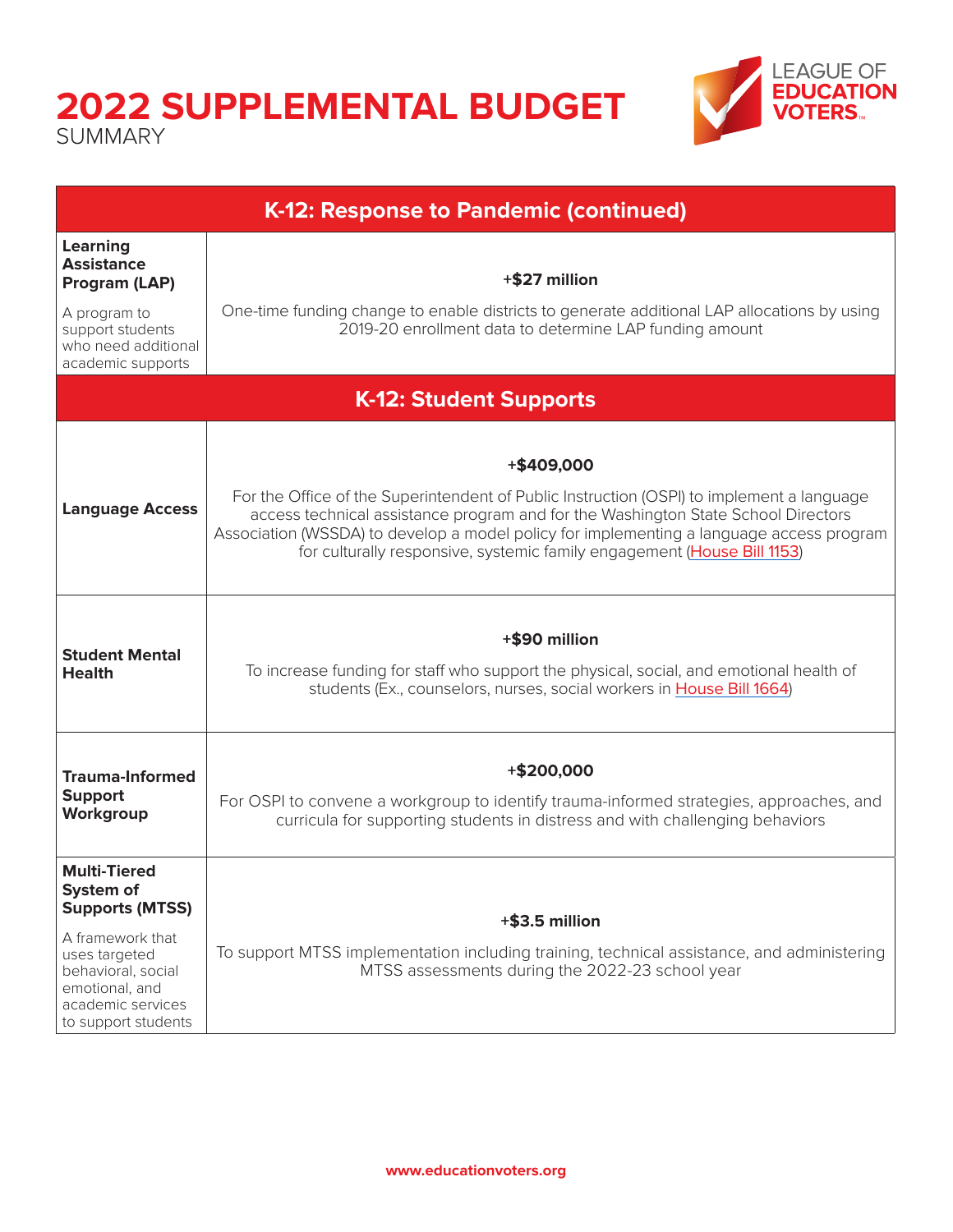### **2022 SUPPLEMENTAL BUDGET**

SUMMARY



| K-12: Student Supports (continued)                                                                                                                                              |                                                                                                                                                                                                                                                                                              |  |
|---------------------------------------------------------------------------------------------------------------------------------------------------------------------------------|----------------------------------------------------------------------------------------------------------------------------------------------------------------------------------------------------------------------------------------------------------------------------------------------|--|
| <b>School Lunches</b>                                                                                                                                                           | +\$28 million<br>To enable more schools to provide free meals to all students under the Community<br>Eligibility Provision (House Bill 1878)<br>(Federal Funding)                                                                                                                            |  |
| <b>Beginning</b><br><b>Educator Support</b><br><b>Team (BEST)</b><br>Program<br>Provides mentoring<br>support to<br>beginning educators                                         | <b>No Additional Funding</b>                                                                                                                                                                                                                                                                 |  |
| <b>Governor's Office</b><br>of the Education<br>Ombuds (OEO)<br>OEO helps<br>support families in<br>addressing barriers<br>or concerns within<br>the public education<br>system | +\$557,000<br>To increase the capacity of <b>OEO</b> to support more families                                                                                                                                                                                                                |  |
| <b>K-12: Special Education</b>                                                                                                                                                  |                                                                                                                                                                                                                                                                                              |  |
| <b>Special Education</b><br><b>Funding</b>                                                                                                                                      | +\$13 million<br>To support the special education Safety Net program                                                                                                                                                                                                                         |  |
| <b>Transportation</b><br><b>Funding</b>                                                                                                                                         | +\$13 million<br>To provide additional funding to districts with high demonstrated costs for transporting<br>students experiencing homelessness, foster youth, and students who need transportation<br>as part of their Individualized Educational Program (IEP) for the 2022-23 school year |  |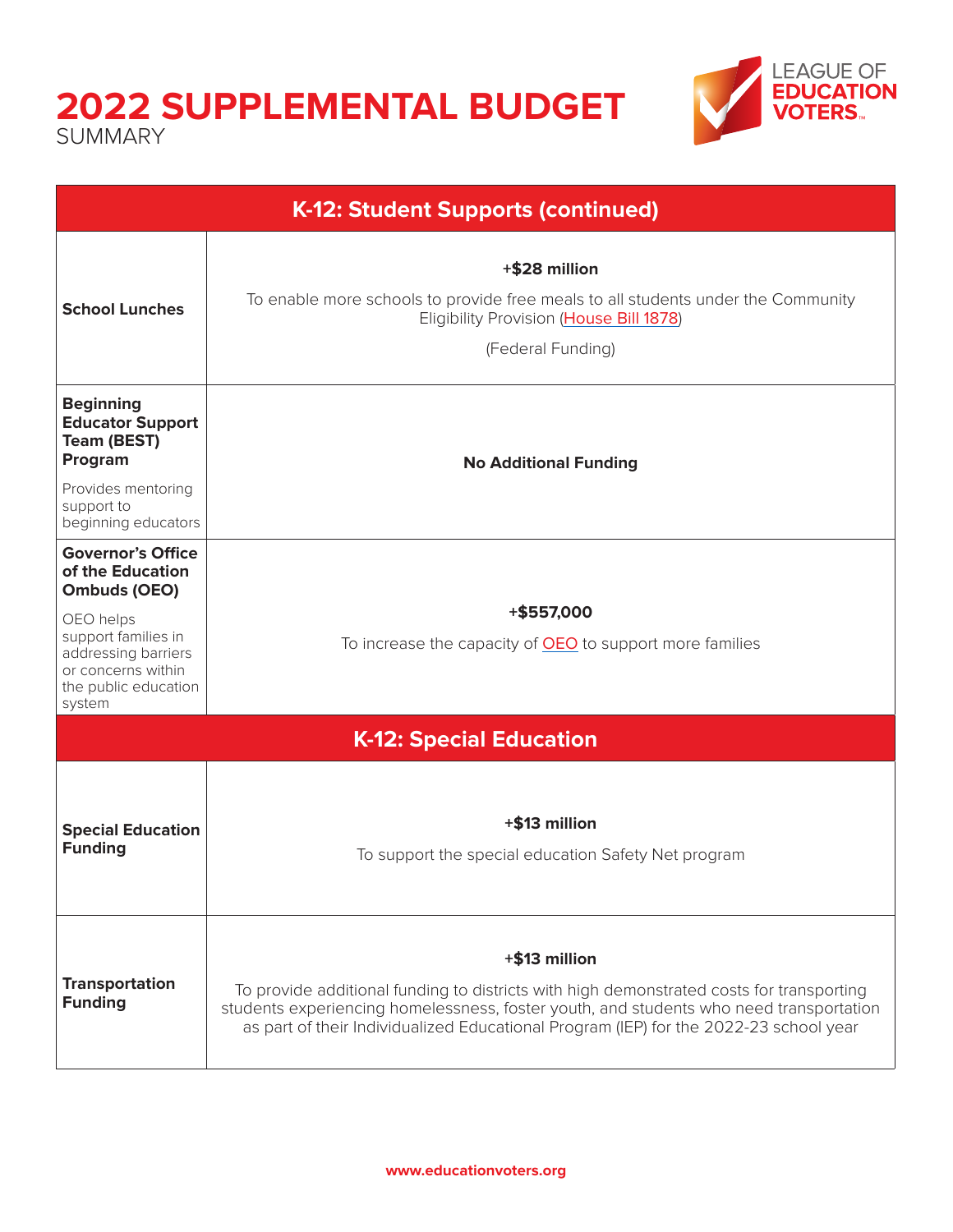## **2022 SUPPLEMENTAL BUDGET**

SUMMARY



**EAGUE OF EDUCATION**